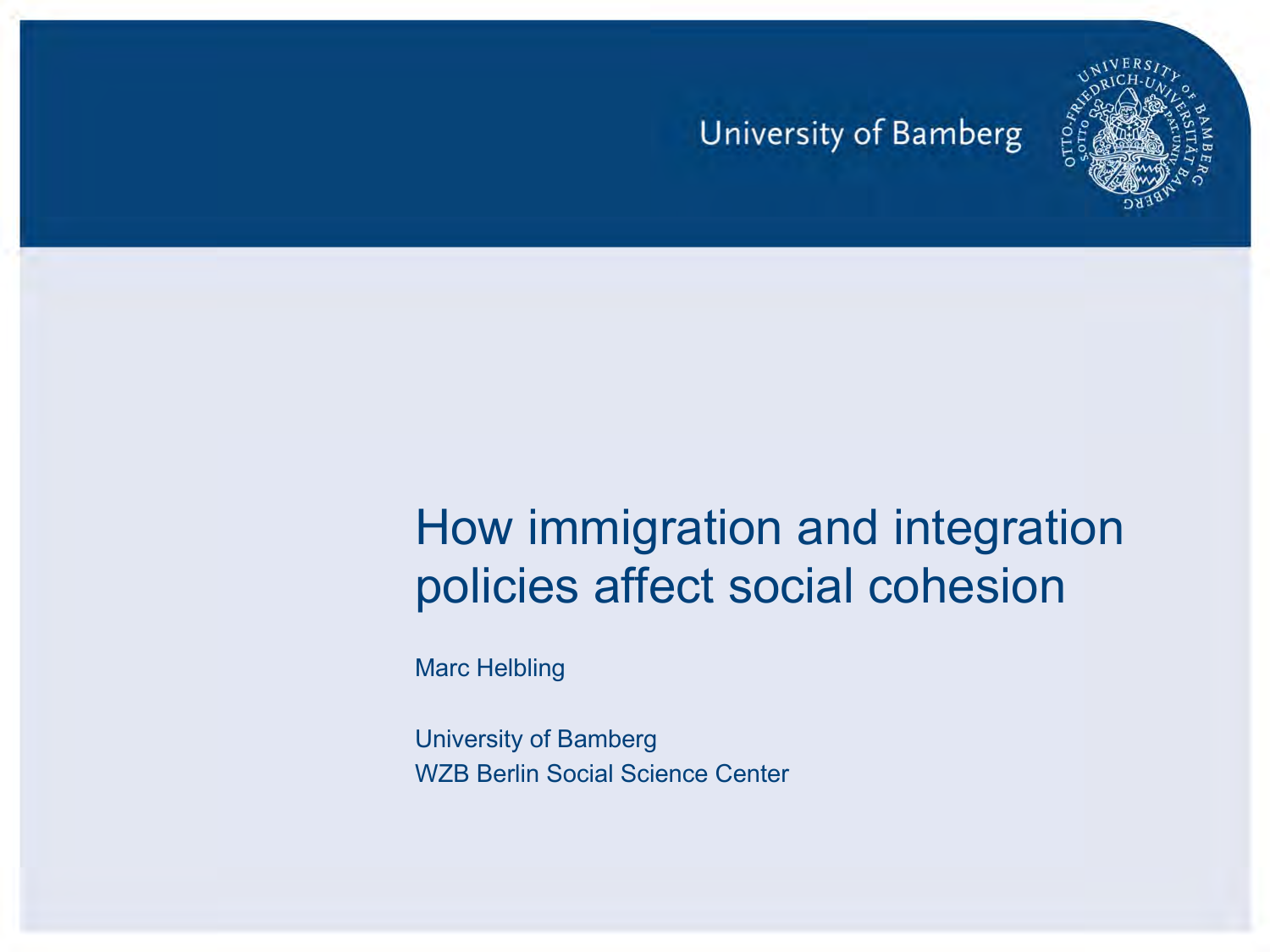

#### Integrating migrants and natives

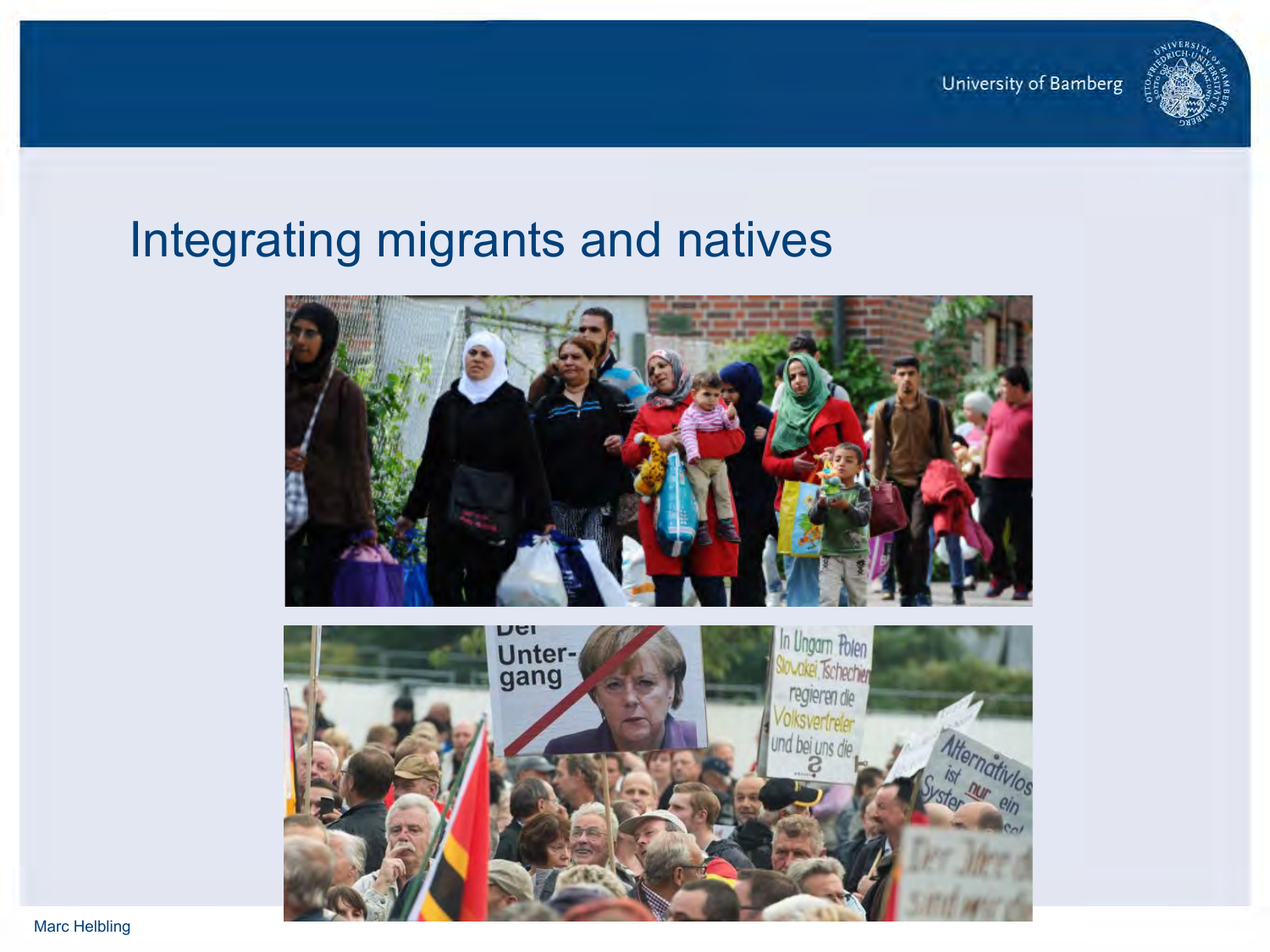

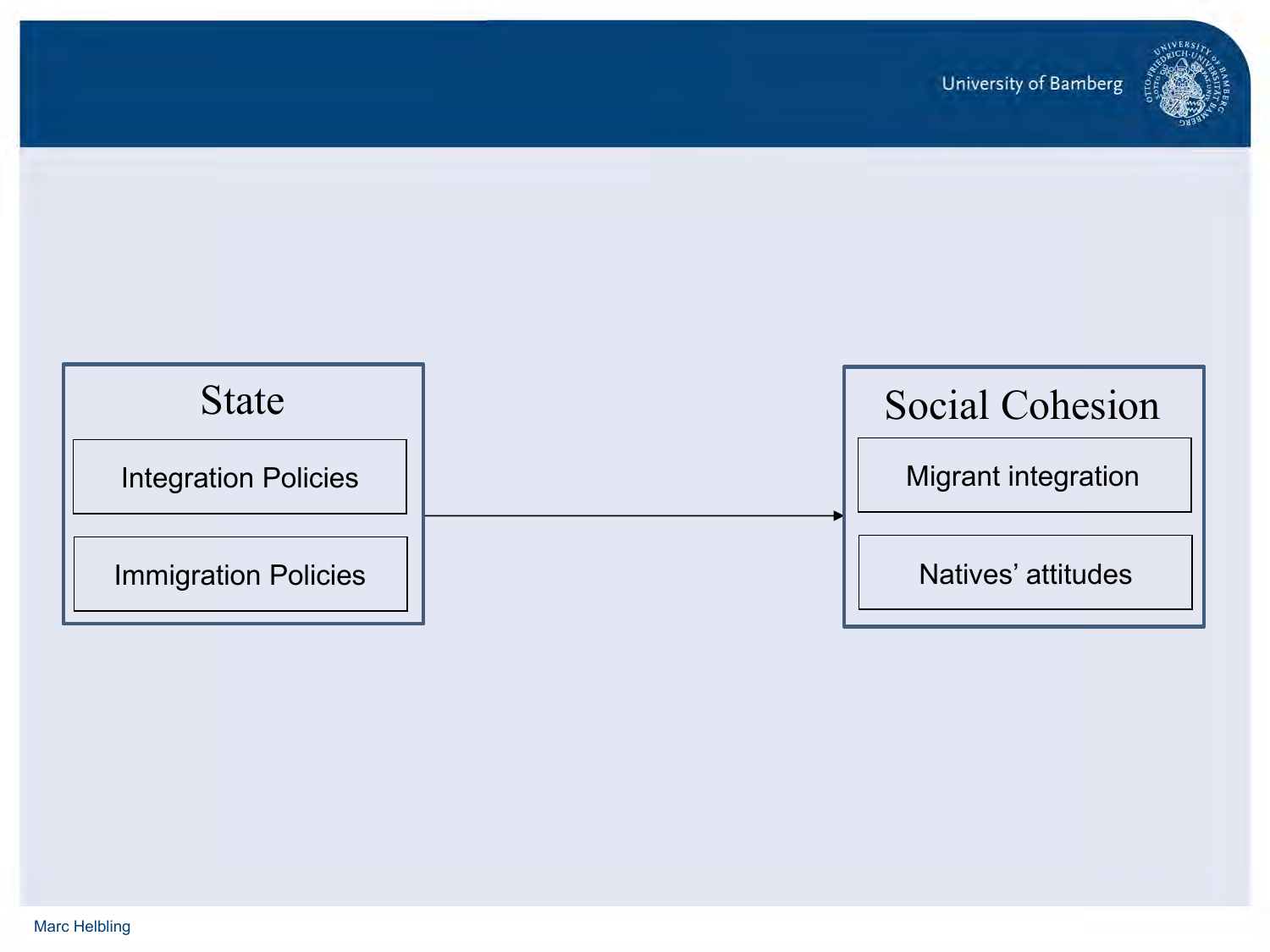

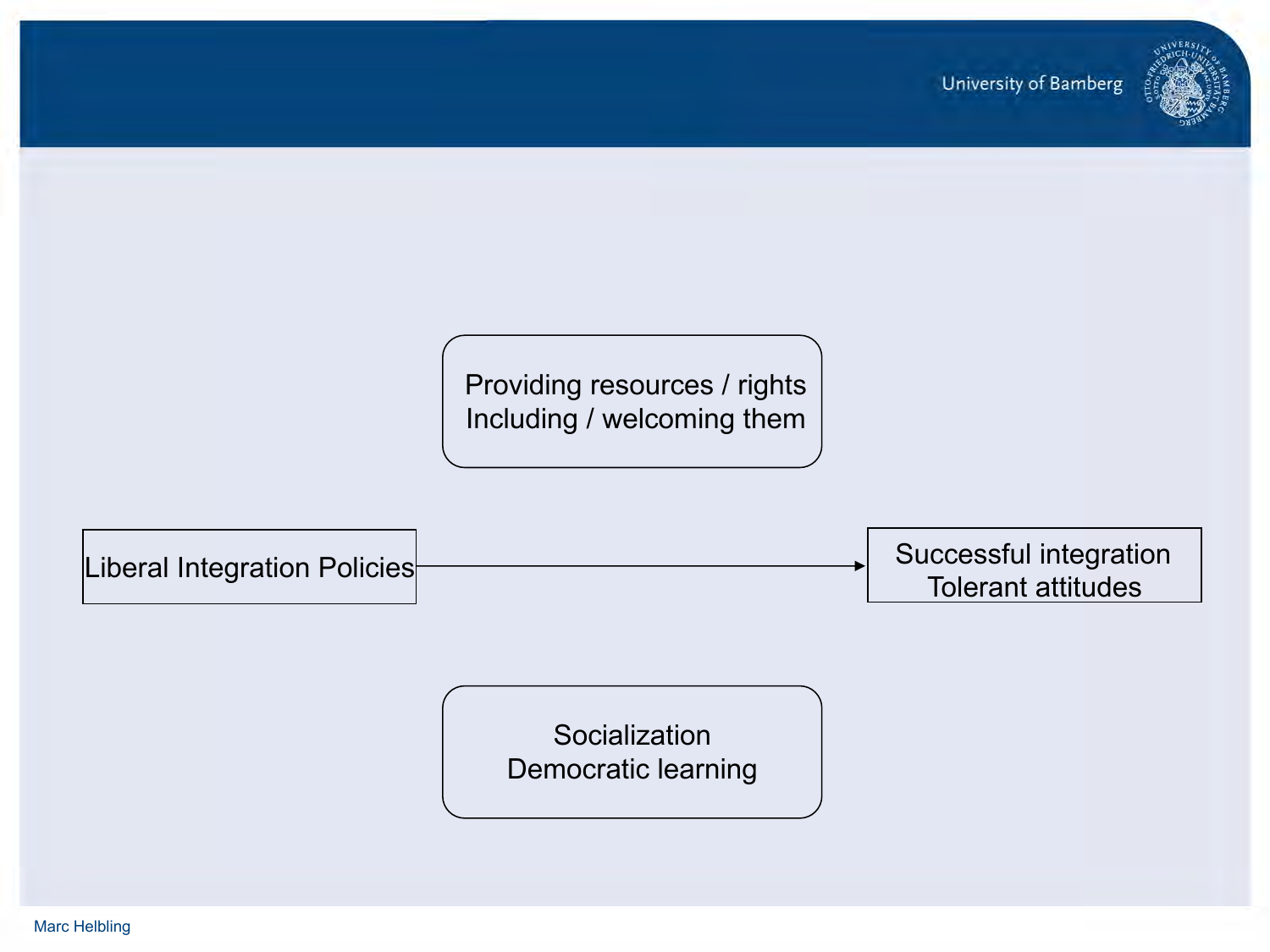

# Migration Integration Policy Index (MIPEX)

- Labor Migration Integration
- Long Term Residence
- Family Reunification requirements
- Naturalization requirements
- Anti-discrimination regulations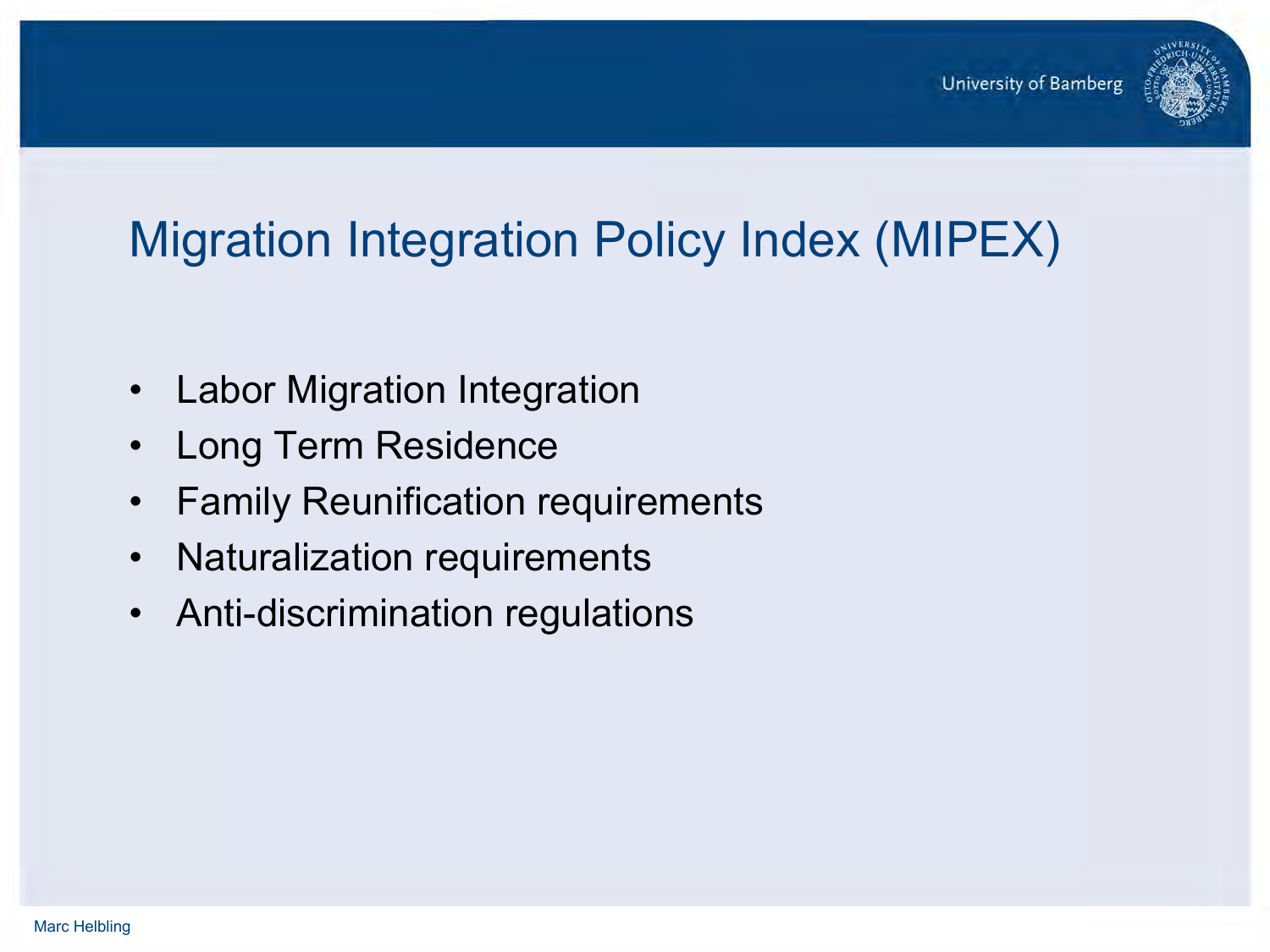

Marc Helbling  $(Heibling et al. 2016)$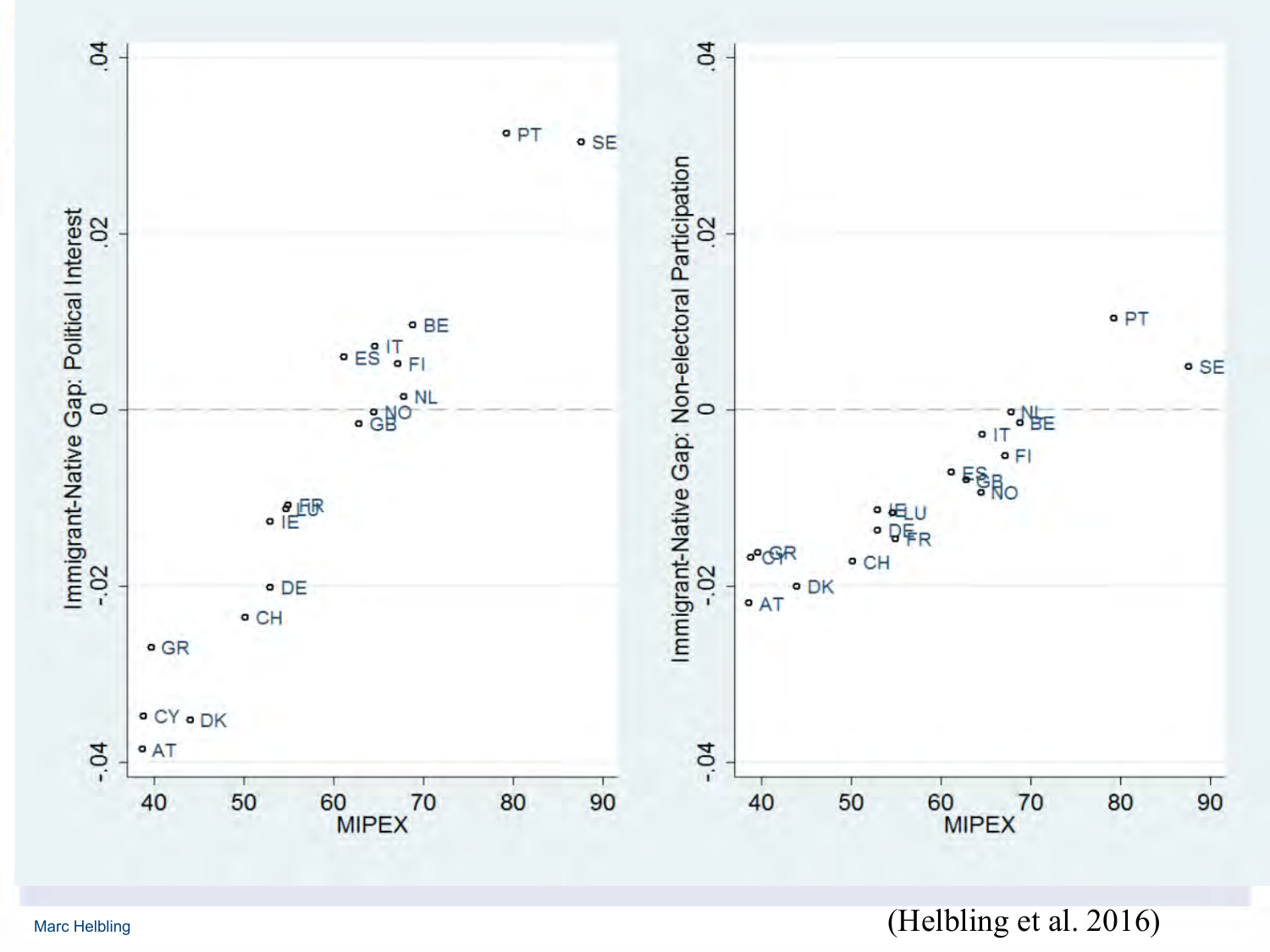

(Schlueter et al. 2013)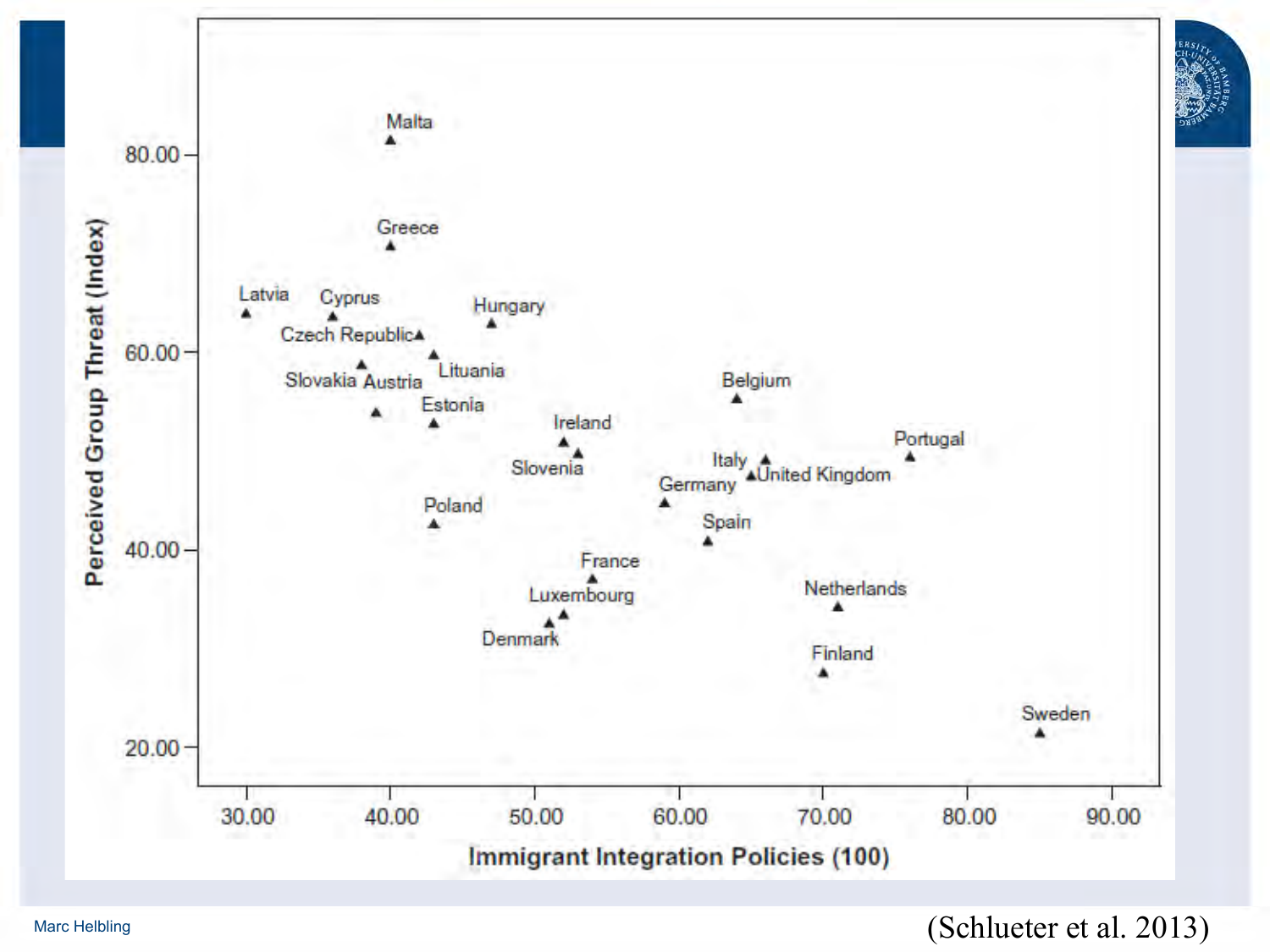

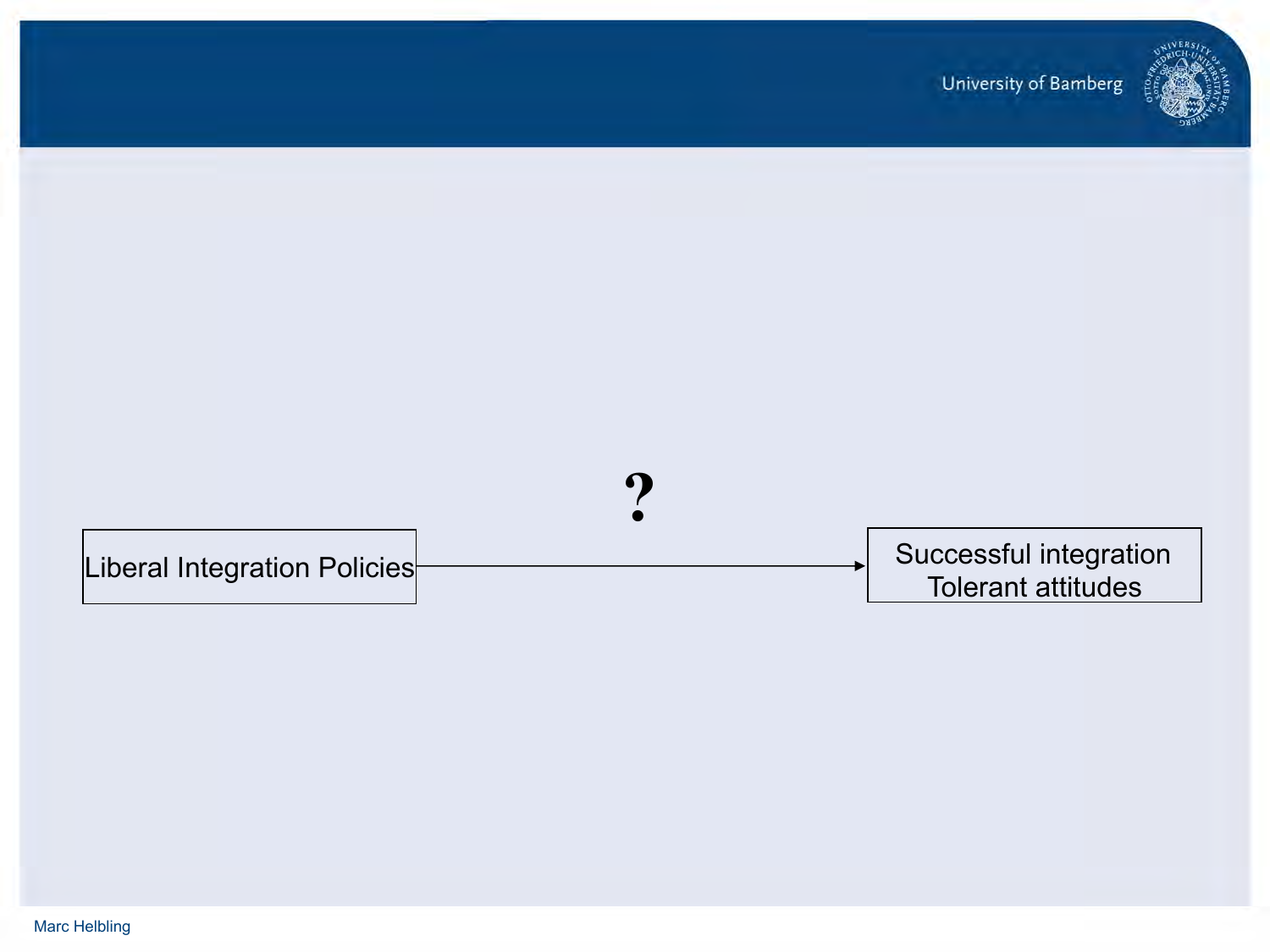

### Multiculturalism has failed



February 2011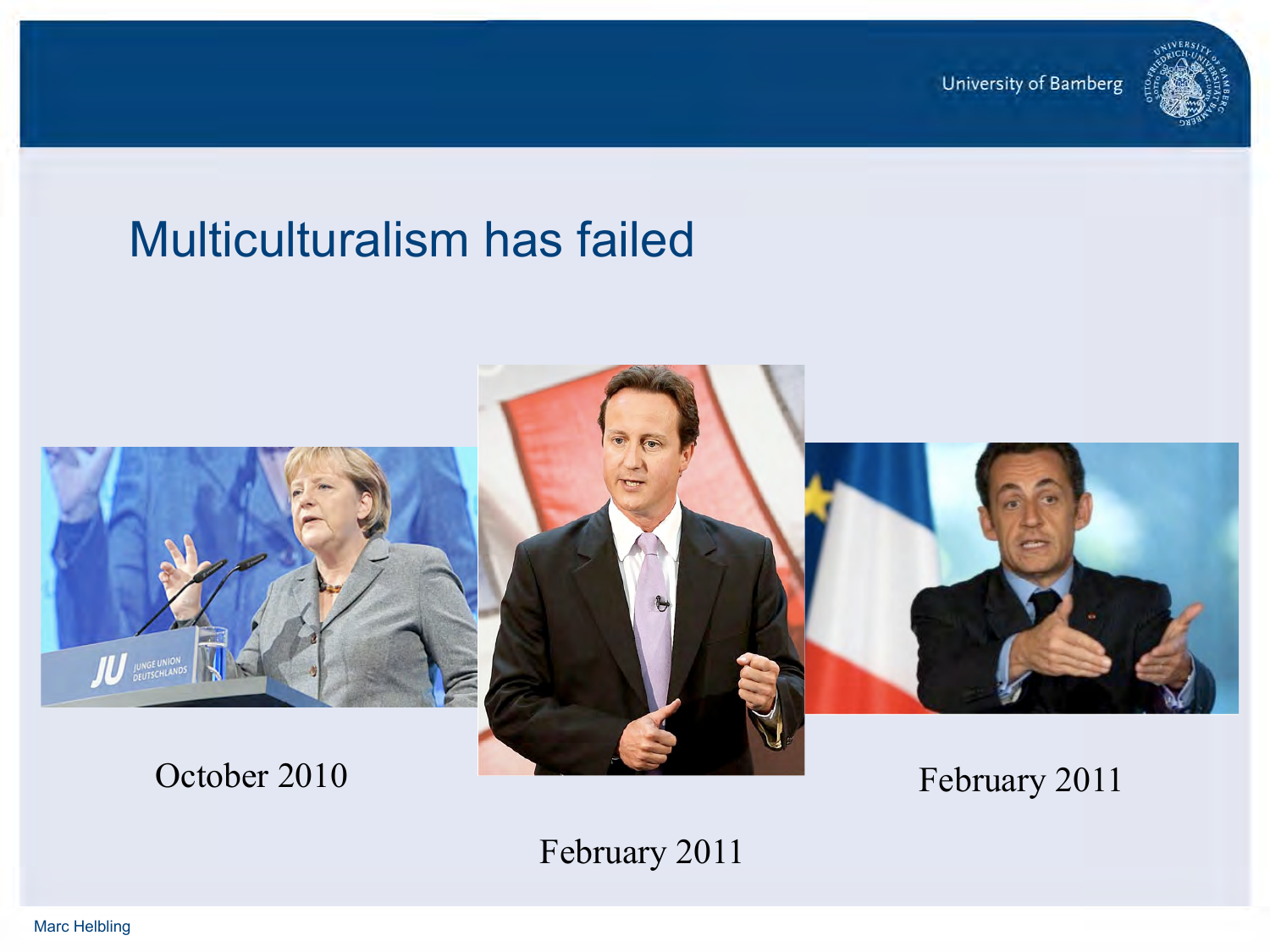|                                          | Coefficient and S.E. | Decrease in -2LL |
|------------------------------------------|----------------------|------------------|
| Ell: Labour market inclusion             | 0.237(0.289)         | 4.728            |
| Ell: Long-term residence                 | 0.610(0.389)         | 21.509           |
| Ell: Family reunification                | 0.459(0.419)         | 8.99             |
| Ell: Naturalisation                      | $-0.598(0.486)$      | 17.413           |
| Ell: Anti-discrimination legislation     | 0.136(0.198)         | 3.144            |
| Mean Ell                                 | 0.305(0.374)         | 3.942            |
| Liberal welfare state                    | $-0.253(0.319)$      | 4.416            |
| Social democratic welfare state          | $-0.573(0.335)$      | 19.403           |
| Conservative welfare state               | 0.289(0.207)         | 2.724            |
| Southern welfare state                   | 0.120(0.266)         | 4.395            |
| <b>Employment Protection Legislation</b> | 0.088(0.137)         | 4.220            |
| GDP per capita                           | $-0.030(0.011)$ **   | 69.639           |
| <b>GINI</b> coefficient                  | 0.029(0.023)         | 19.810           |
| Net migration rate                       | $-0.102(0.040)$ **   | 68.611           |
| Size of the low-status job segment       | $-0.062$ (0.022)***  | 50.809           |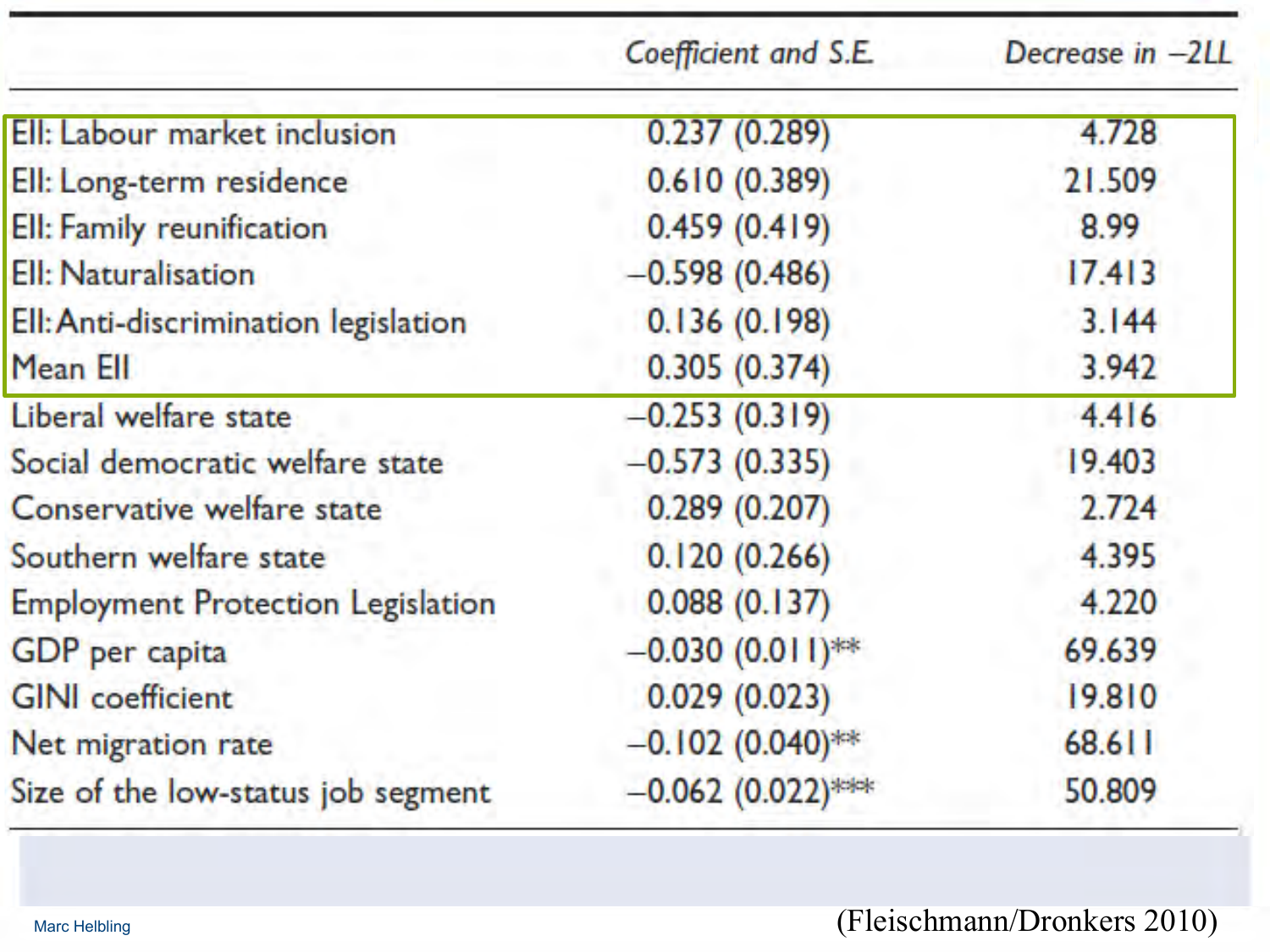

|                          | Native-born | Born non-EU-<br>15 country | Relative employment level of persons<br>born in non-EU-15 country |
|--------------------------|-------------|----------------------------|-------------------------------------------------------------------|
| Austria                  | 68.1        | 66.6                       | 0.98                                                              |
| Germany <sup>a</sup>     | 68.5        | 59.4                       | 0.87                                                              |
| Switzerland <sup>b</sup> | 79.5        | 68.5                       | 0.86                                                              |
| United Kingdom           | 72.0        | 60.3                       | 0.84                                                              |
| France                   | 63.5        | 52.5                       | 0.83                                                              |
| Belgium - Wallonia       | 56.4        | 45.1                       | 0.80                                                              |
| <b>Netherlands</b>       | 75.1        | 57.8                       | 0.77                                                              |
| Sweden                   | 75.1        | 54.4                       | 0.72                                                              |
| $Belgium - Flanders$     | 64.4        | 45.3                       | 0.70                                                              |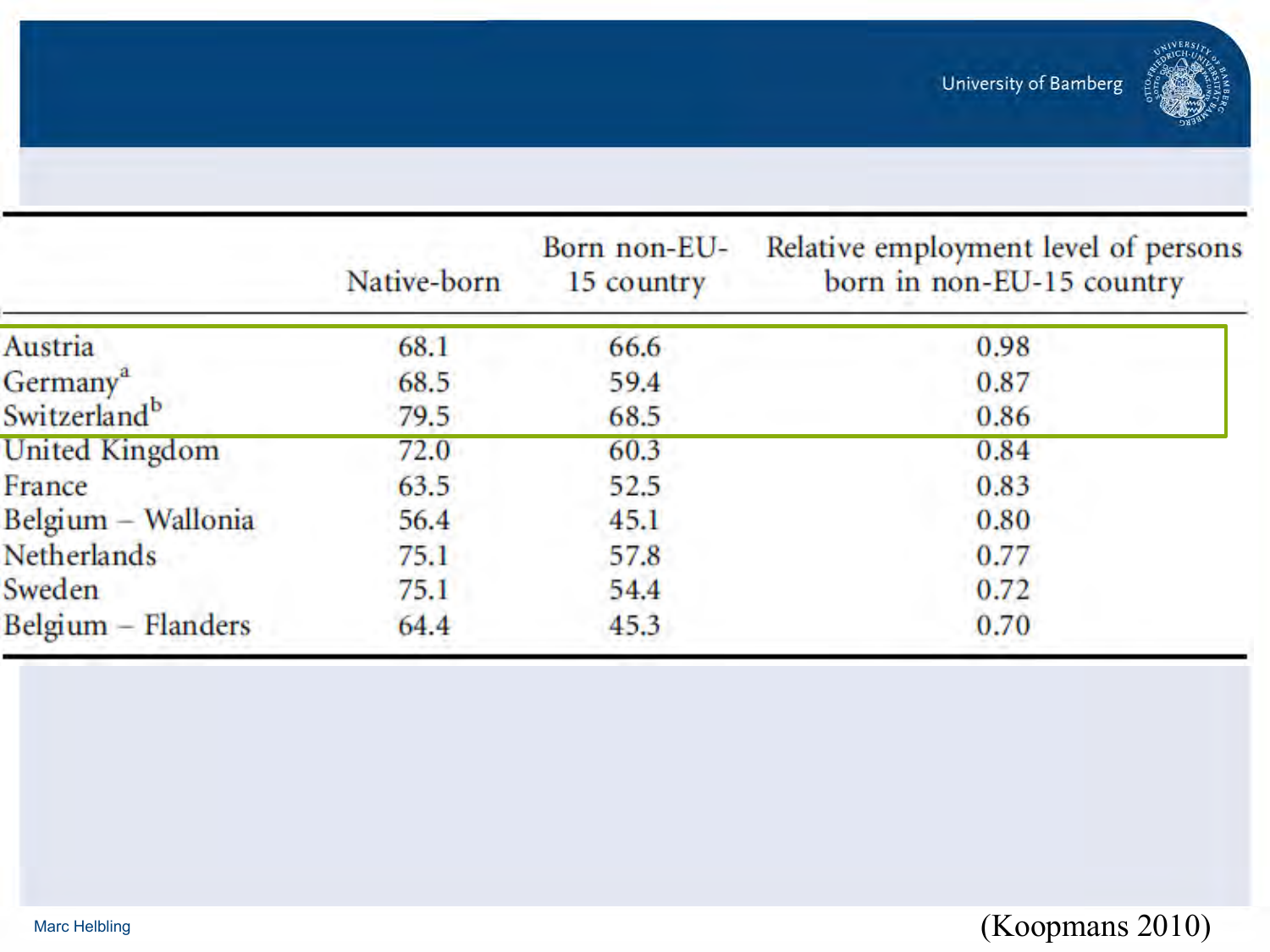

#### Backlash effects among natives

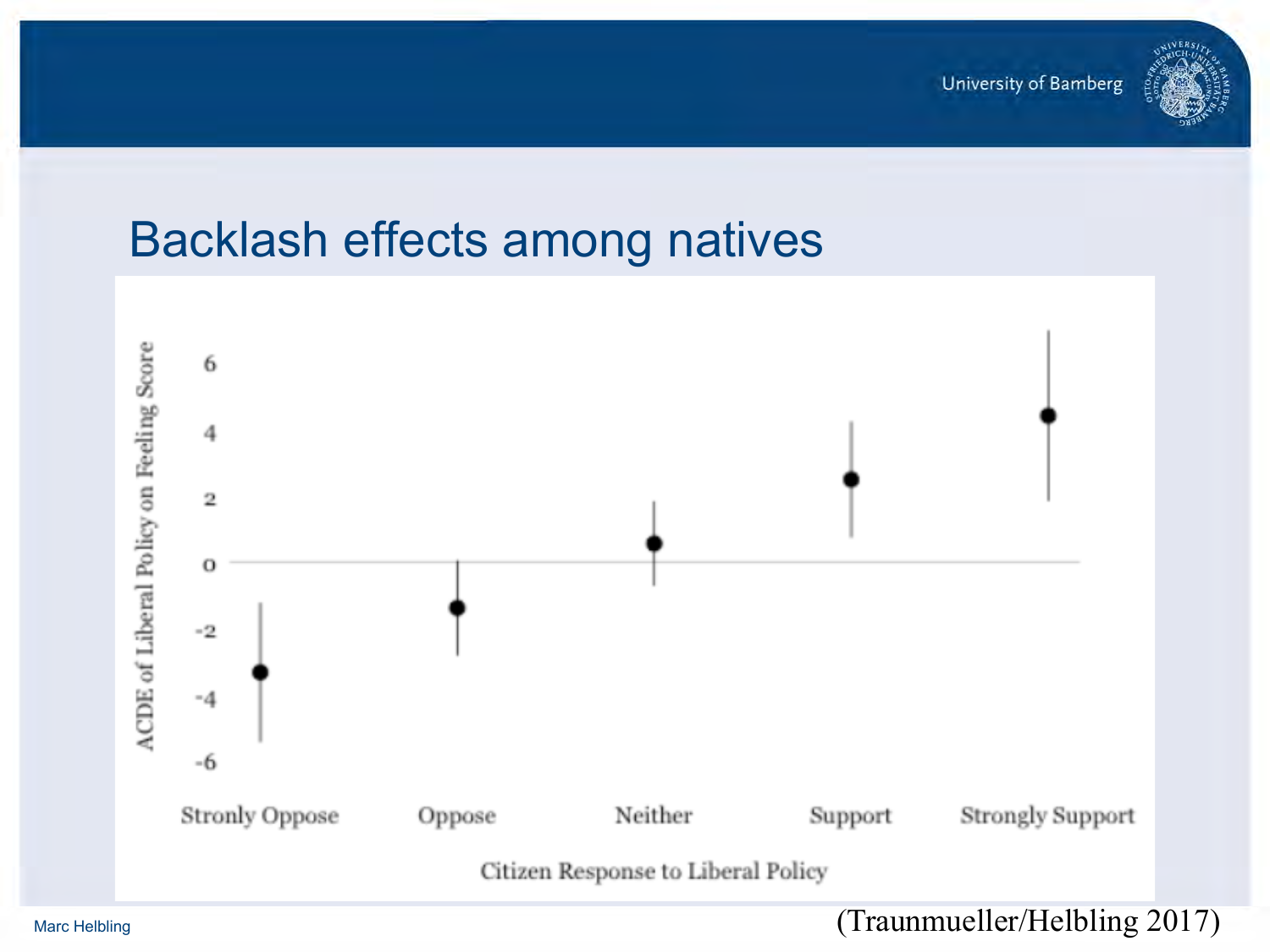

#### Measurement problems

- Highly aggregated policies VS individual regulations
- Formal regulations VS perception/knowledge of policies
- Integration VS immigration policies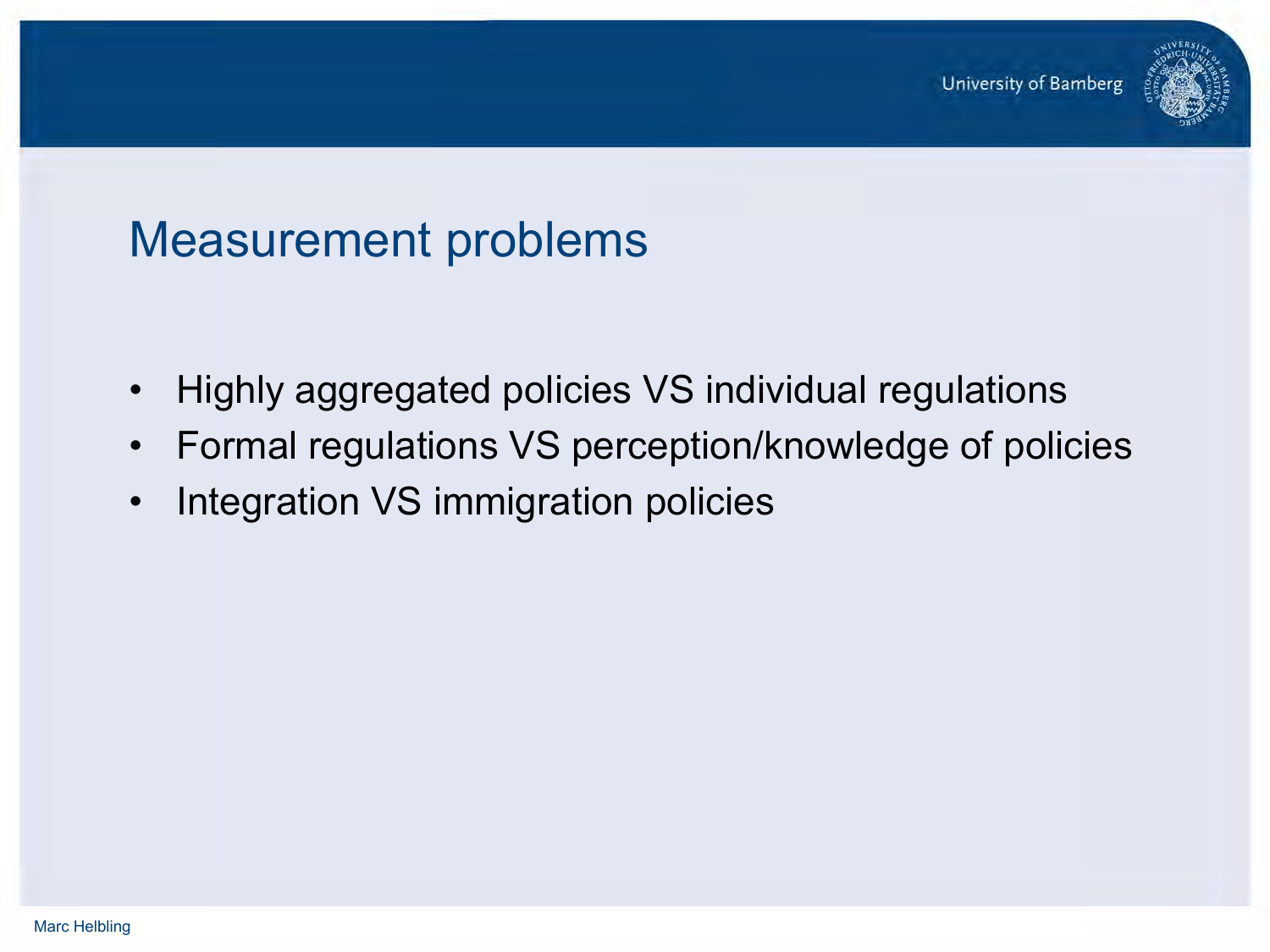

Marc Helbling  $(Ziller/Helbling 2017)$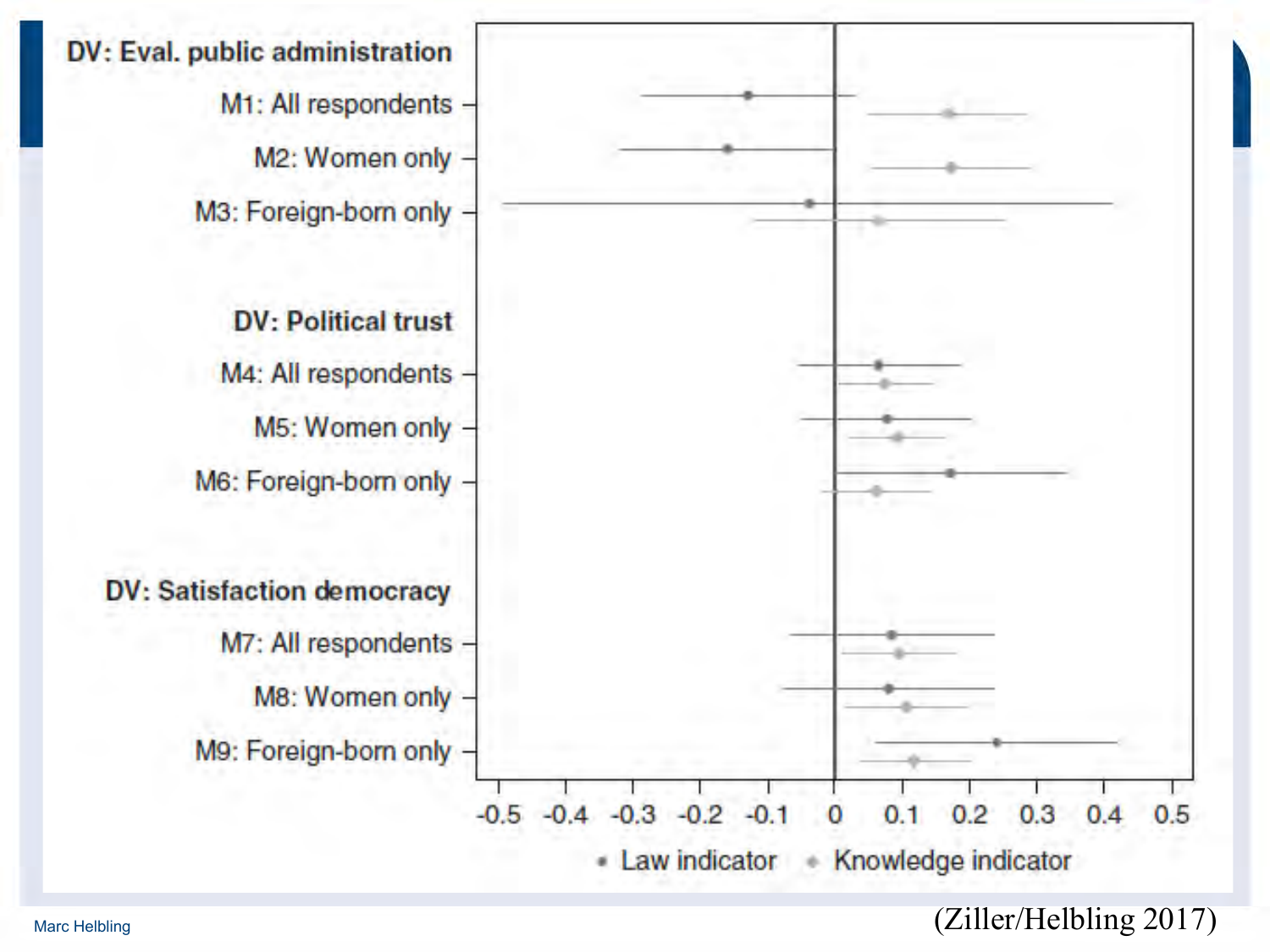

## Immigration Policies in Comparison (IMPIC) **Dataset**

- Labor Migration
- Family reunification
- Asylum / refugees
- Co-Ethnics
- Irregular migration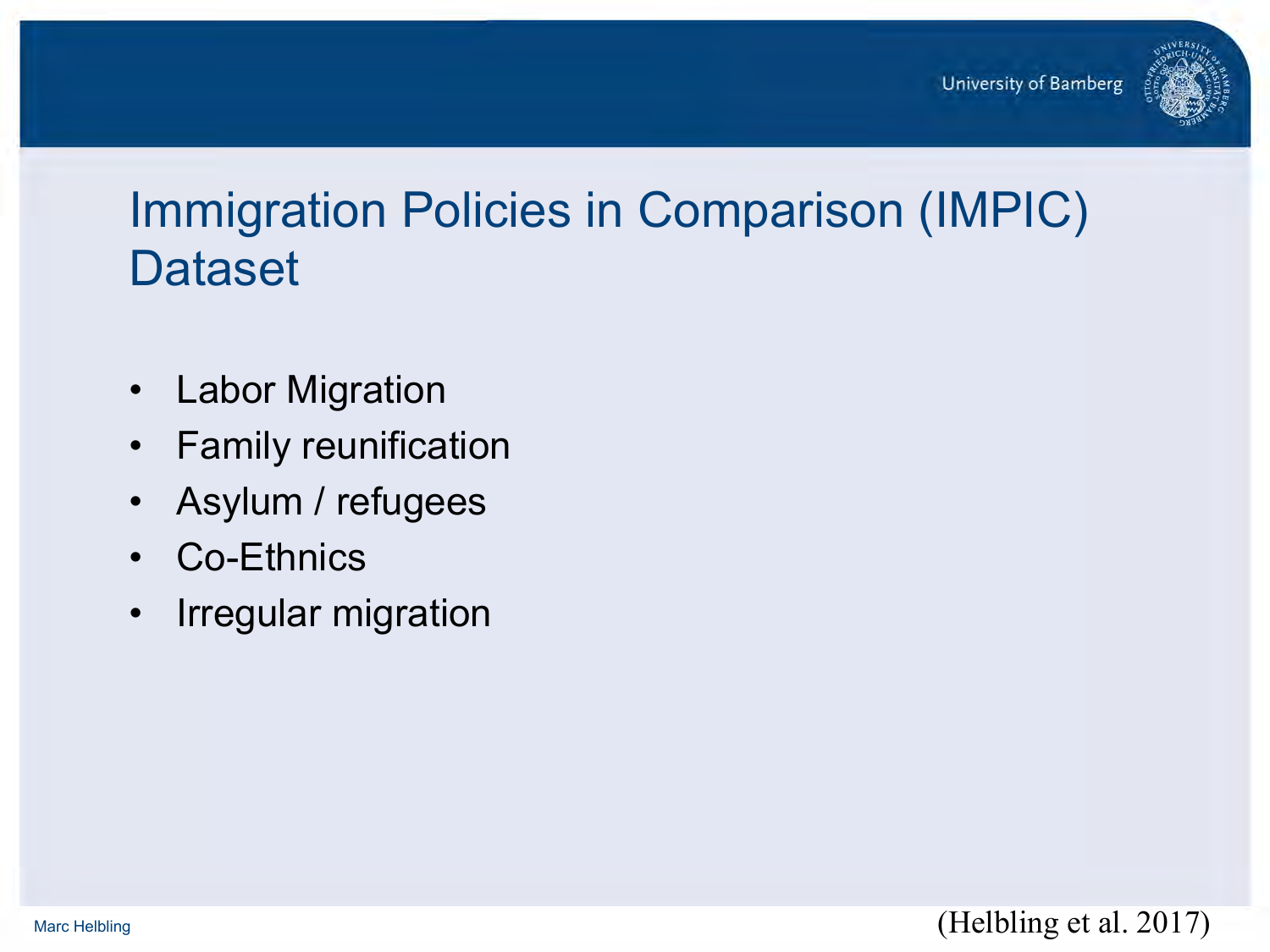

# Effects of restrictive immigration policies

| <b>Form of integration</b>     | <b>Policy effect</b> |
|--------------------------------|----------------------|
| <b>Employment status</b>       |                      |
| Perception of discrimination   | ÷                    |
| <b>Political interest</b>      | $\div$               |
| Social trust                   | 0                    |
| <b>Political Participation</b> | 0                    |
| <b>Political trust</b>         |                      |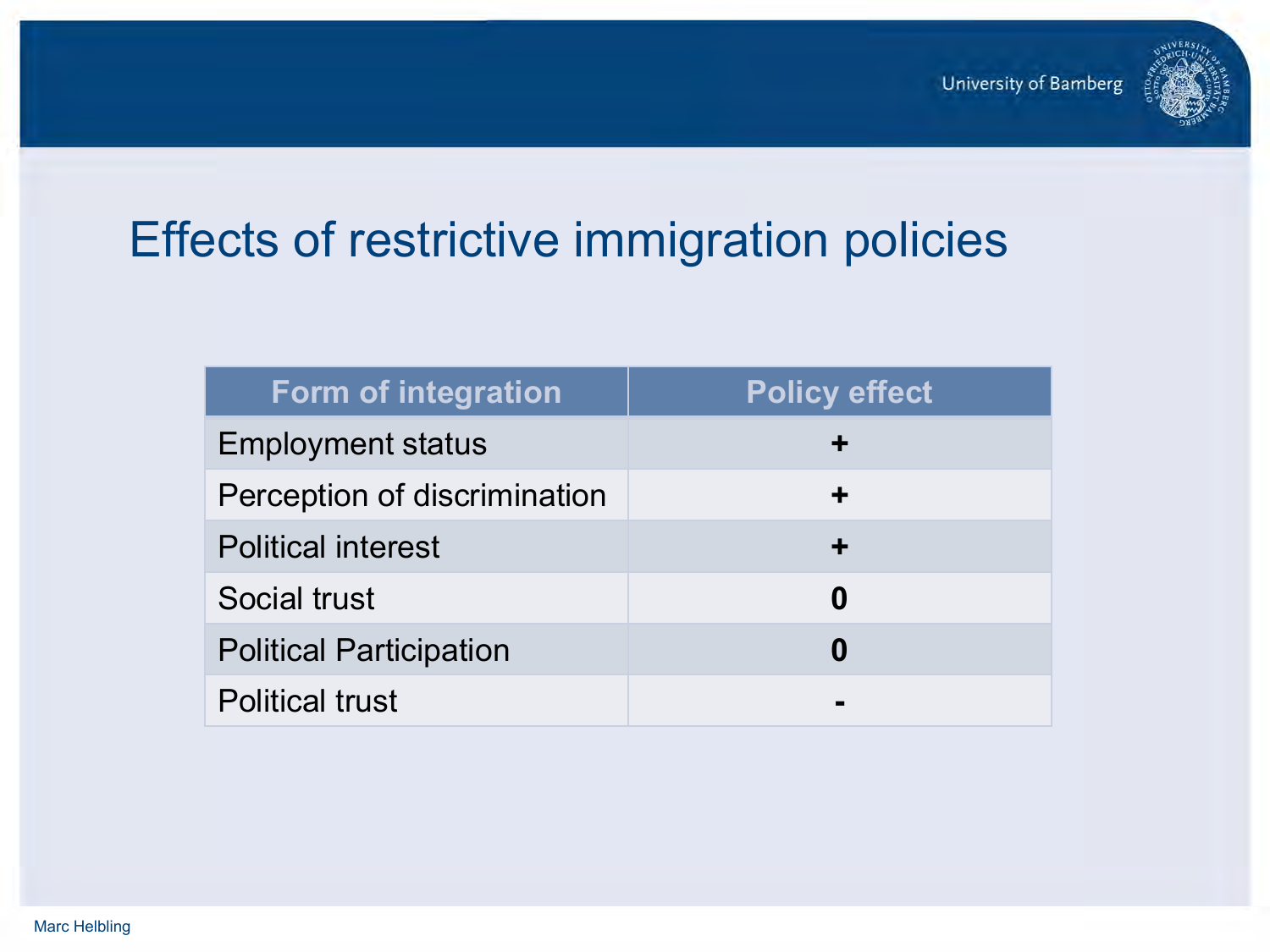

# **Conclusions**

- Unclear effects of liberal policies
- Unintended effects of liberal policies
- Does not mean that multiculturalism failed
- Different effects on different forms of integration
- Better measurement more research